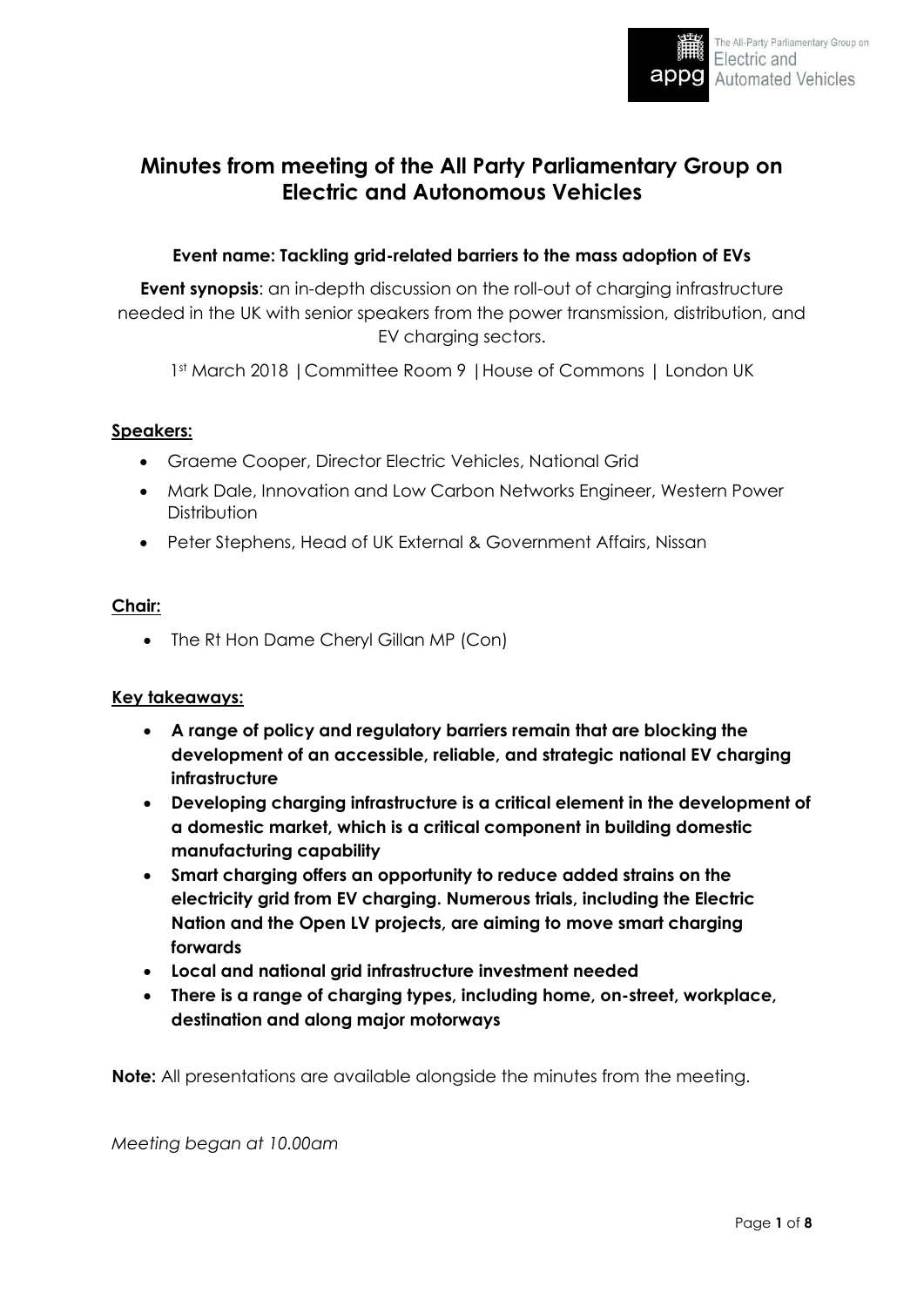# **Introduction from the Chair, Dame Cheryl**

- Dame Cheryl thanked guests for attending and the Renewable Energy Association for their support and for helping organise the event.
- Made note of wide array of stakeholders present, which highlights the number of parties looking to find solutions to collective problems and deliver the Government's agenda –
	- o Manufacturers such as Nissan and Tesla
	- o Charging companies such as Pod Point and Chargemaster
	- o Developers such as MAMIMeyes Group and Alfen
	- o Financers such as Aviva Investment
	- o Fleet operators such as Enterprise and Uber
	- o Energy companies such as Centrica and Octopus Energy
	- o Parliamentary colleagues
- Introduction to recent market changes manufacturers and sales commitments. Dame Cheryl made note of the recent reports that Dyson will hire an additional 300 people as part of their EV manufacturing programme.
- Parliament is considering the Automated and Electric Vehicles Bill and debate are on-going.
- There are issues on power distribution, range anxiety, growing feeling around MPs that no new planning permission should be granted if certain sites do not have an ability to charge cars.
- Makes note of the future car on demand and how automation and ride sharing will change transportation patterns.

# **Graeme Cooper, Director Electric Vehicles, National Grid**

- Graeme's background is in mobile network development, which is another legislation-driven sector. He then moved to the wind industry .
- EV forecasts are changing on an annual basis. In his view, in reality there will be sharp peaks in sales and it will not be a smooth line as present deployment trends anticipate.
- Graeme discussed National Grid's role in supporting the EV transition
	- o The annual National Grid Future Energy Scenarios to 2050 is a key document
- His key question is 'what does NG need to do to be an enabler to EVs rather than a barrier?'
- If you want to get over range anxiety one needs to look at actual daily vehicle use (for first and second cars). Also notes that cars are not bought by consumers based on average use patterns but on other factors – the onceyearly trip to Scotland from London for example.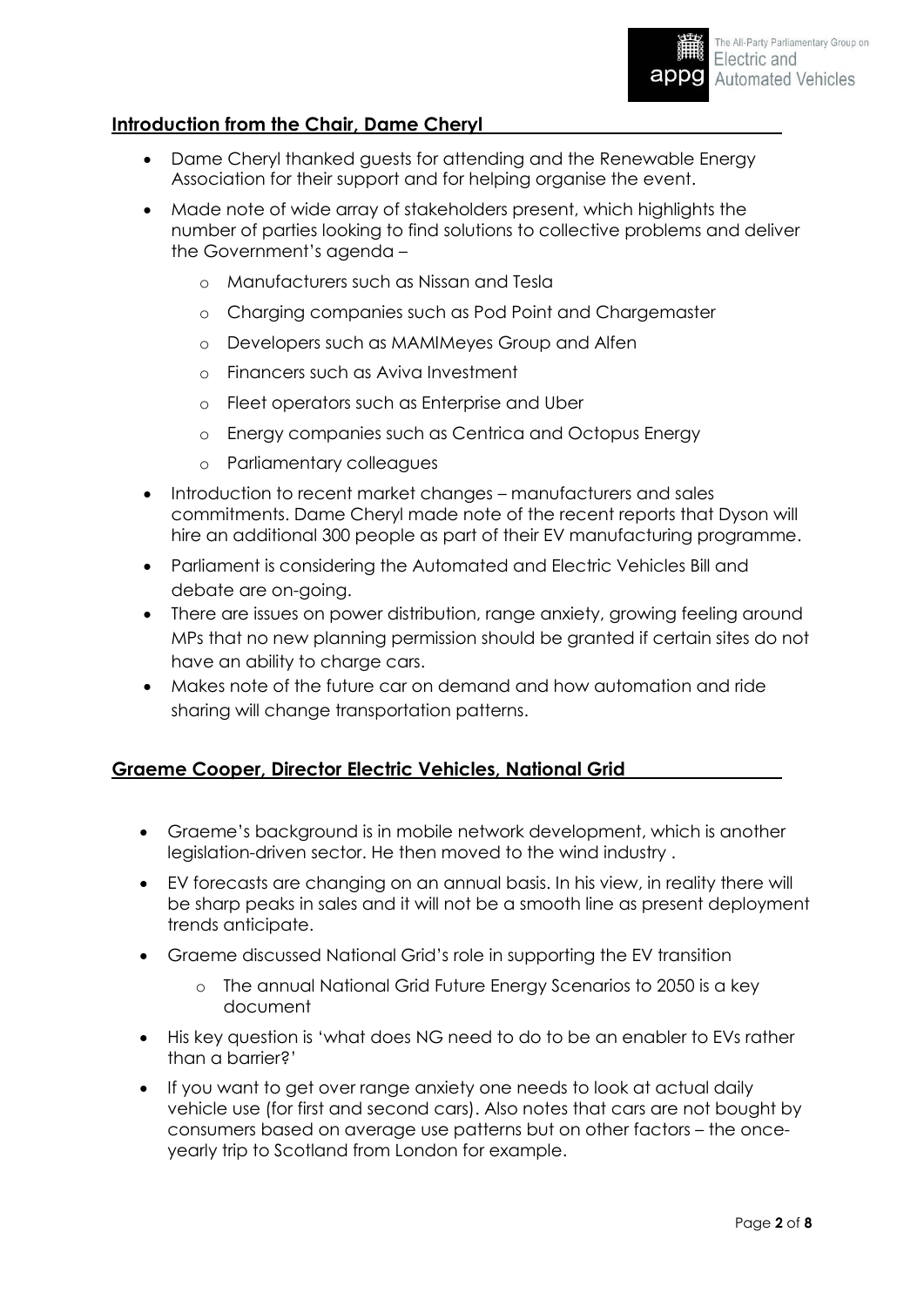

- Issues for consumers include the availability of charging, range of vehicles, and range of models available
- Discussion of home charging vs proactive charging vs destination charging
- National Grid is working with motorway service stations.
- Note that 70% of charging at home, but for the 'one long journey' charging hubs along motorway service stations will be important
- Only 7% of drivers go to the motorway service station exclusively for a fill up. 90% + use the toilet as well, which adds on to time spent at the station. 'Biology will drive the future!'
- Discussion of passive charging vs proactive charging (grazers vs gorgers). Charge companies are approaching NG for direct access to the transmission network.
- Chargers need to be smart, there should be a enough generation if the infrastructure is smart, and will smooth out the peaks and troughs
- Transmission lines run across many motorways there is a 60% synergy between the two. It's a major opportunity.
- Ultra-rapid charging (350kW) should unlock long-distance range
- NG has a vision for 50 ultra-rapid charging hubs, with around 30 chargers on north bound side, 30 chargers on south bound side. Charging a longer-range EV will take around 8 minutes at such stations.
- 50 strategic sites will produce future proof infrastructure, and will also offer hydrogen options NG can do this quickly, but needs the customer need or direction from parliament or regulator
- Over 90% of the UK population could be put within 50 miles of an ultra-fast EV charger
- If the Government and industry can address short term issues there will be a virtuous circle

# **Mark Dale, Innovation and Low Carbon Networks Engineer, Western Power Distribution**

- Distribution Network Operators (DNOs), who run the lower-voltage power grid, will be at the front line of issues regarding electric vehicles
- The Electric Nation trial that they are a part of is designed to prove theories about "smart charging"
	- o Project involves around 700 EV users, as part of the project 560 smart chargers have been installed. The project particularly looks at home charging.
- WPD expects quite rapid EV uptake
- DNO profits are structured by the regulator Ofgem and they are currently locked into terms between 2015 and 2023.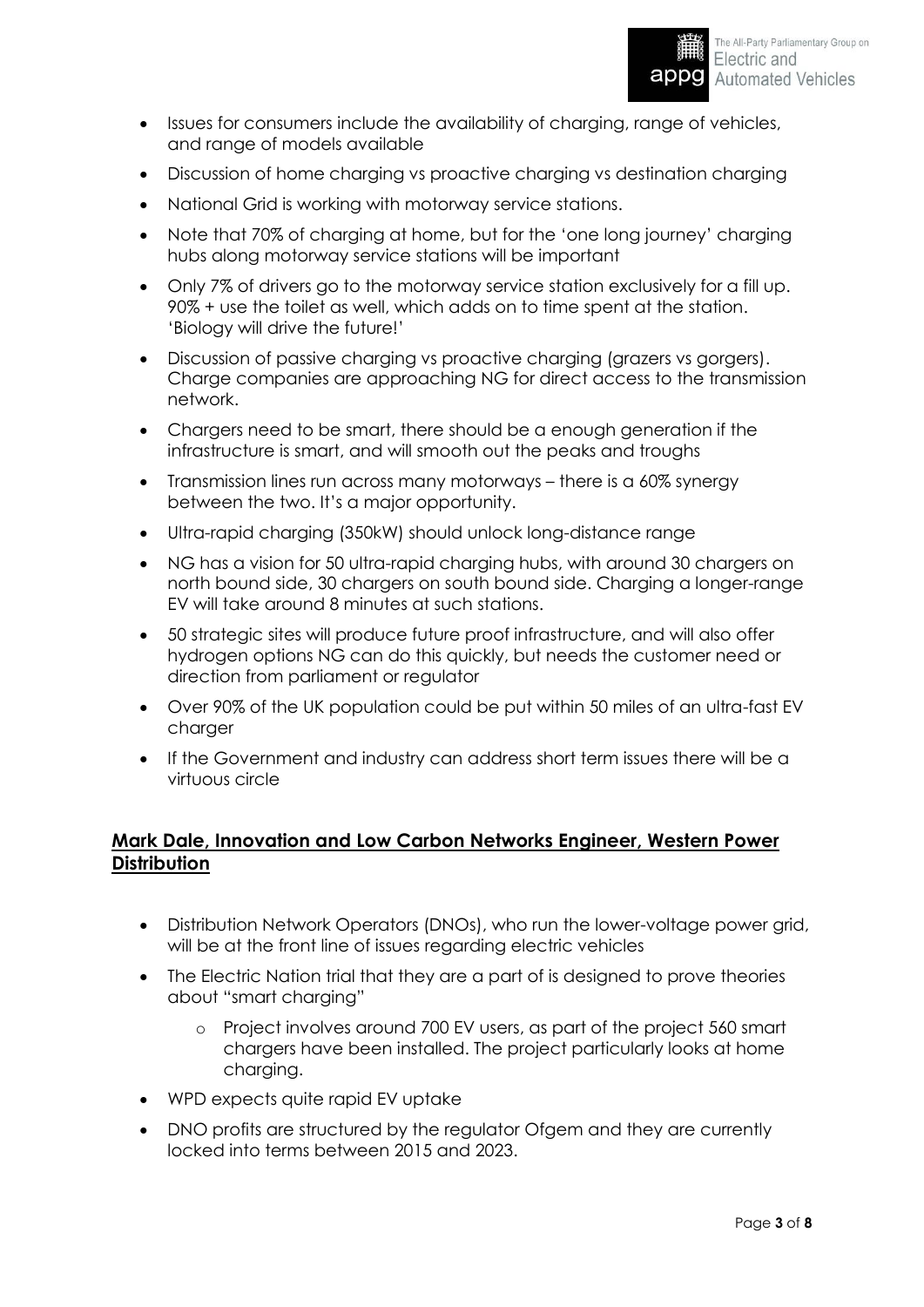- Next price review 2023 at which time they will already be into deep deployment of electric vehicles
- \*See modelling in attached slide pack\*
- 4-7pm on weekdays is the period with most significant grid stress
- There is a need for shifting the electricity demand. There is enough production and network capacity if you can shave the peak, this will also save costs.
- DNOs is good at understanding diversity of housing usage, we need to do the same for EVs.
- Trying to give consumers choice over charging periods responding to price, allowing them to opt out
- WPD has a vision of a smart home of the future, every house should have bidirectional charger, solar, heat pumps and batteries. But crucially we need three phase power supplies in new homes.
- Public and workplace charging infrastructure will be needed, particularly for the portion of the UK population that won't have access to home charging.
- 56% of people not at all worries about having their charge be managed. Only 3% are "very worried" about managed charging.
- This needs regulations, smart meters and TOU tariffs
- WPD is reaching out to a range of stakeholders
- The Open LV project that WPD is also involved in is creating local network substation intelligence.

# **Peter Stephens, Head of UK External & Government Affairs, Nissan**

- Encouraged by the last 18 months of policy reform.
- Welcomed integrated approach to low emission transport being driven by Clean Air Zones – uses London as an example for joined-up action
- Positive mention of the 2040 Government target for the end of the sale of petrol and diesel cars and vans
- Peter gives view on three challenges:
	- o First, increasing the range of models on the market as presently not a wide range of models available. The main passenger car models are the LEAF and Zoe. The current model range for vans is more limited, although significant expansion of model range is under development
	- Second, the upfront price point must match or beat petrol or diesel equivalents. This requires economies of scale (which are improving). Example of cost reduction is that the new 40kW LEAF is the same price as the 24kW LEAF.
	- o Third, the perception of range anxiety and availability of charging stations. Next year will see real world BEV ranges of 200 miles, which will break down a psychological barrier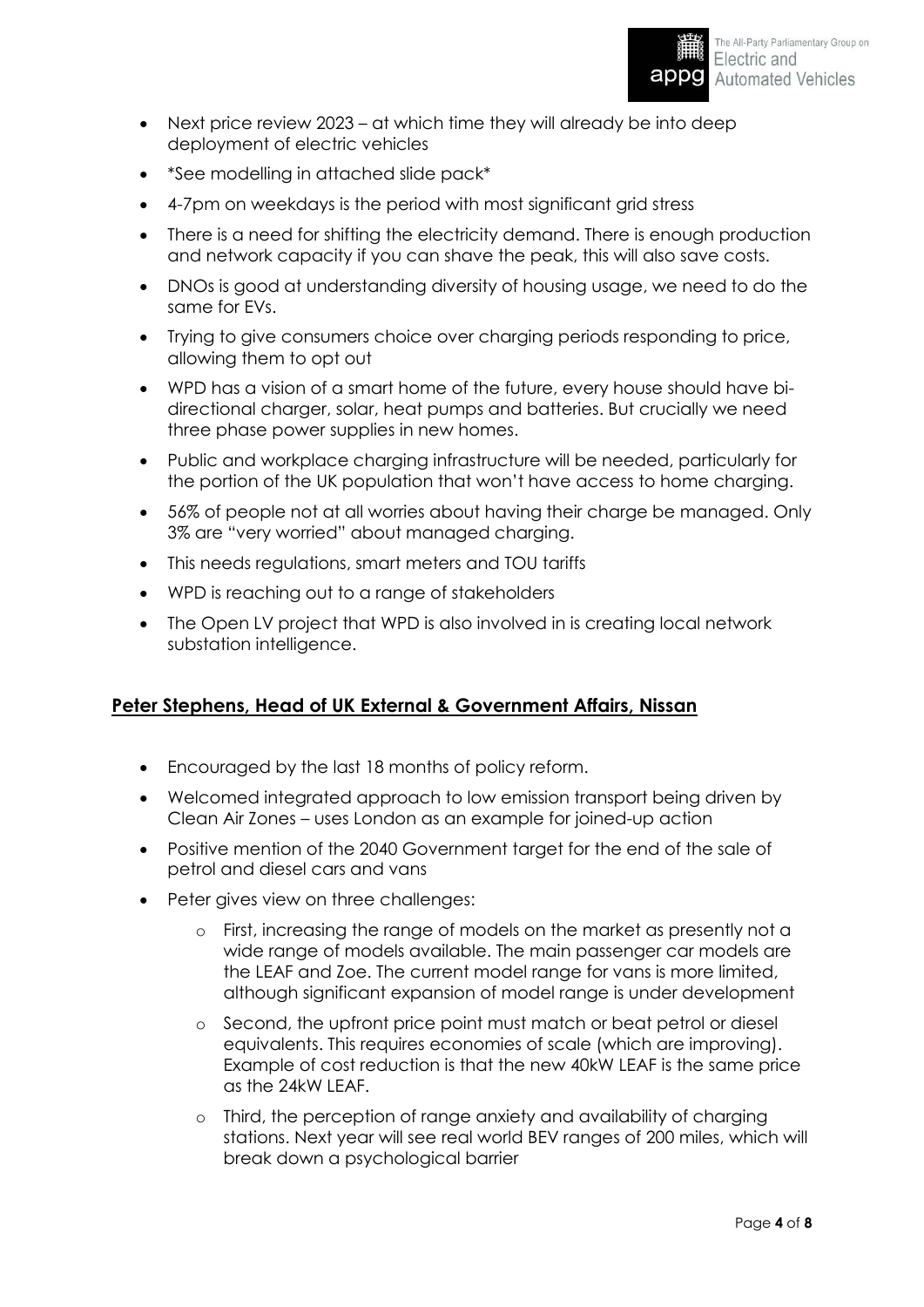

- Currently seeing 30% year on year growth, with forecasts of one million EVs on the road by 2022
- The market will tip quite quickly
- We need charging infrastructure, charge congestion will harm the industry
	- o Certain consumer segments, such as "road pounders" who regularly drive long distances on motorways, will rely on larger charging hubs. This will be critical infrastructure for them.
- The industry is beginning to arrive at an optimal battery size. Eventually we will see the growth of battery size level off
- Off street parking will be a challenge in achieving mass market pick-up
- A mixture of charging patterns will emerge depending on the type of vehicle usage, the vehicle itself, and where the customer lives
- Lamppost charging will have role to play and destination charging will become more important. Charging hubs will play a significant role, particularly in longer range journeys.
- A "Game Changer" will be charging guarantees such as France's 'right to plug' and the Milton Keynes Promise – which allows EV owners to ask your Local Authority to install a charge point outside of or near to their home
- EV supply chain not fully developed yet in the UK and will be needed if the UK is to develop its EV manufacturing capacity
- Visibility of chargers will be an important issue. Early movers have a "near encyclopaedic" knowledge of where working chargers are located, but the mass public will need better signposting and visibility
- Enforcing parking at EV charging locations will also be an important to keep cars moving

# **Questions and answers to the panel**

# **Q: Dame Cheryl**

 As cross departmental issues are always challenging, as electric vehicles cover DHCLG, DfT, DEFRA, BEIS, DCMS and others, and as we currently are seeing piecemeal change, should we see dedicated minister for EVs?

#### Replies:

- WPD sees value in there being a single point
- National Grid sees there currently being disconnect in the energy, digital, and automotive sectors, all of whom think they are leading
- Nissan replies that there may not need to be a single EV minister, but a cabinet sub-committee would be valuable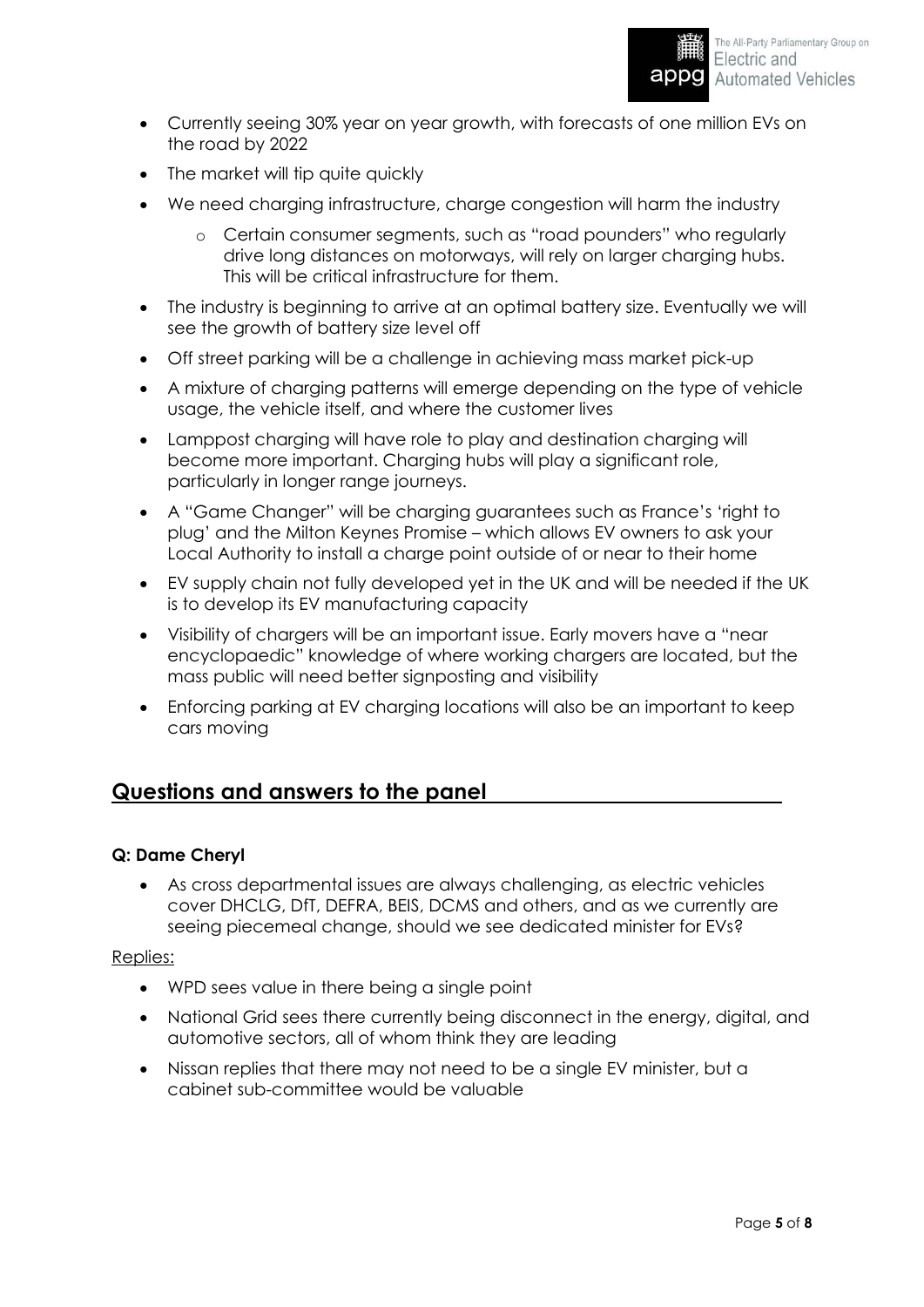# **Q: Octopus Energy**

 Octopus Energy has launched a new Time-of-Use tariff for EVs. Argues that energy suppliers are relatively disempowered relating to managing demand. Asks what is the role for retailers in this transition.

## Replies:

- Comment that the level of energy engagement with a homeowner often spreads, that those who seek better tariffs often then seek home generation (solar PV), and then a storage unit...
- Significant behaviour change expected if the market works, which requires smart meters and Time of Use charges, which will reduce the impact on a DNO. But there may be a lag.

## **Q: Smart Energy GB**

How should local authorities be engaging with this transition?

#### Replies:

- Nissan comments that there are interesting initiatives happening within local authorities however Government grants are not presently being taken up
- There may be a lack of capacity or expertise within some Local Authorities to deal with charging needs
- Nissan notes that Clean Air Zones will be constructive in driving an integrated approach.
- Comment from audience asking if Government will move away from its technology neutral approach as it is clear that electrification of transport is taking place

#### **Q: Chargemaster**

 Raises concern about there being potentially too many stakeholders. "Automated" aspect of the APPG may be a distraction and is a separate market trend from electrification.

#### Replies:

Dame Cheryl mentions that the group is keen not to confuse the two issues

#### **Q: Citizens Advice**

Asks who will pay for grid upgrading costs relating to EVs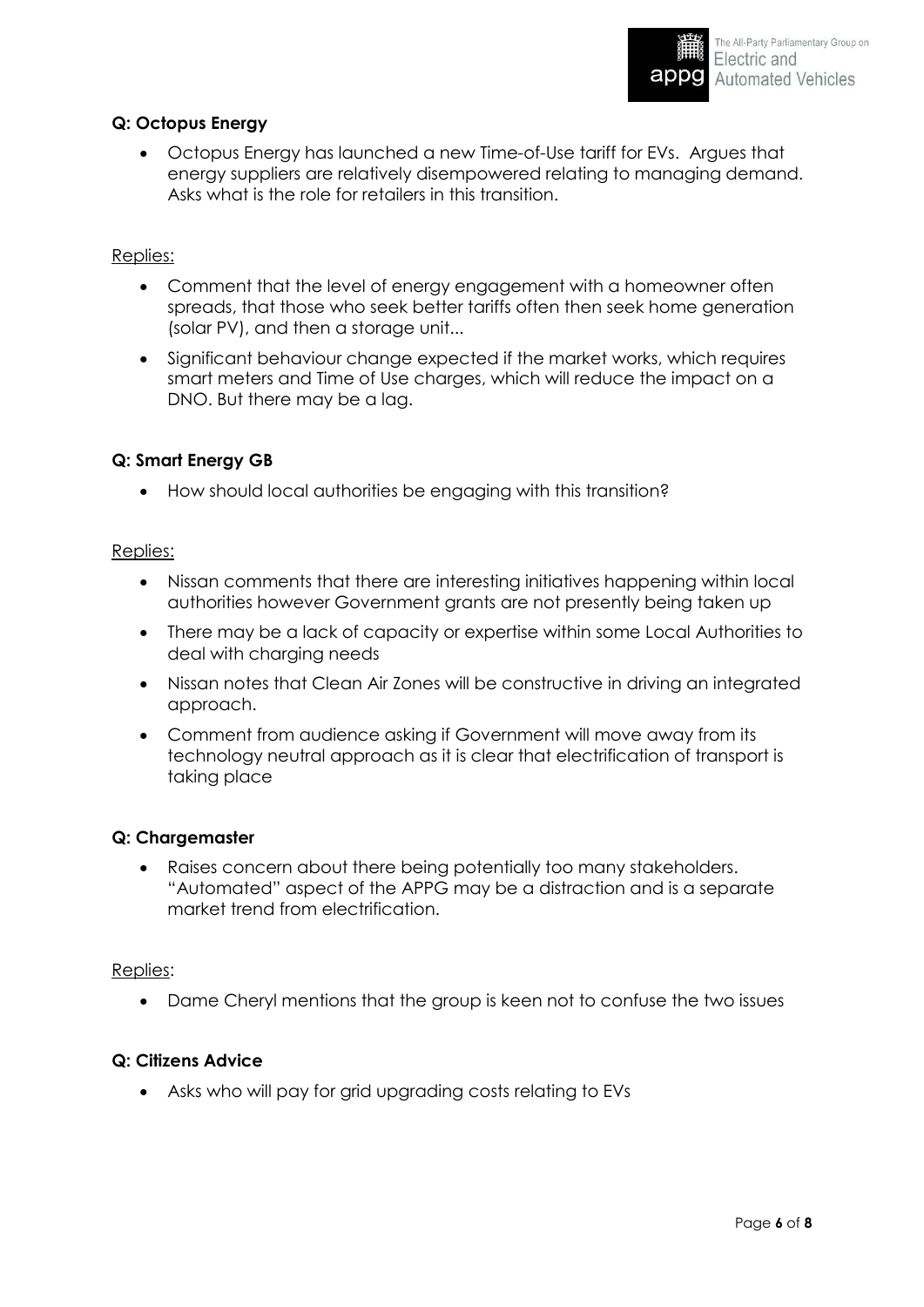Replies:

- Comment that the consumer will be charged for re-enforcement of the local grid. DNOs are judged on minutes lost, but in the future DNOs will have a greater role in managing demand.
- Comment that fuel duty and road tax are possible levers to pay for infrastructure upgrades.
- Comment that there also needs to be a switch in mind-set on car ownership, and low incomes could benefit from car clubs as part of this agenda.
- Comment concerning the need for Government to invest in more electricity infrastructure, which presently won't happen at the needed scale until the end of the current DNO price review period (2023).

## **Q: ChargePoint**

- Can the speakers list their top issue policy that needs to be tacked to support EV charging?
- In ChargePoint's view there needs to be more workplace incentives, continuity of funding, and there is concern about the amount of public money moving into closed networks.

#### Replies:

- Nissan mentioned the importance of long term certainty relating to the plug in car grant.
- National Grid mentioned there needs to be clarity around what the Government wants to do and wants to invest in.
- Western Power Distribution mentioned there needs to be greater confidence in the strength of the networks. They wish to see mandated managed charging and powers allowing DNOs to intervene in charging situations.

# **Q from Smart solar panel company:**

• How will Treasury revenues from fuel duty be replaced?

#### Replies:

 Comment that there is likely a move to road charging, switch would make sense with EVs

#### **Q: WWF**

 Looking internationally we see a range of EV production quotas and looming bans on the sale of new petrol and diesel engines. The UK is at the bottom of the league with their 2040 target. What additional signals could the Government give? What about moving the target to 2030?